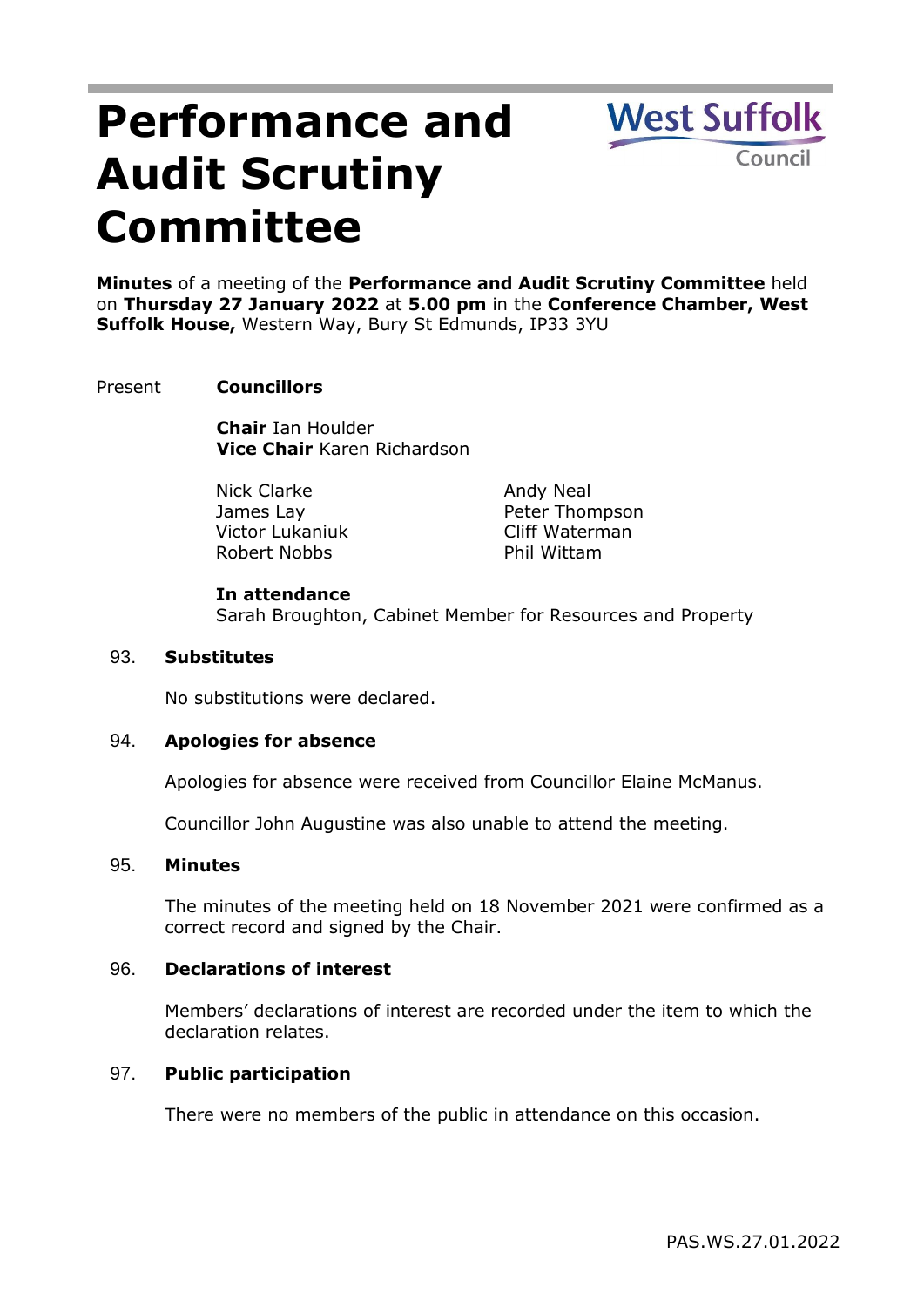## 98. **Ernst and Young - Auditor's Annual Report 2020 to 2021 (Report number PAS/WS/22/001)**

The Committee received this report, presented by Andrew Paylor from Ernst and Young (EY), which updated Members on the outcome of the annual external audit of the 2020 to 2021 financial statements by Ernst and Young, as detailed in their Auditor's Annual Report for the year ended 31 March 2021, attached as Appendix A.

The Auditor's Annual Report was for information and brought together all of the Auditor's work over the year, including commentary on West Suffolk's Value for Money (VFM) arrangements, as well as their opinion on the 2020 to 2021 financial statements.

It was explained to the Committee, that the audit of the financial statement had been completed on 15 December 2021 and EY had issued their opinion that the account gave a true and fair view of the financial position of the Council. They had not yet issued a completion certification, as they still needed to perform the procedures required by the National Audit Officer on the Whole of Government Accounts (WGA) submission. This was due to a delay by the Government in releasing the WGA submission pack and guidance for 2020 to 2021.

The Auditor's Annual Report also contained the proposed final fee for the audit, which incorporated the original planned scale fee of £55,050, along with proposed further charges for both the scale fee and additional work required over the course of the audit. The final fee would be subject to ongoing discussions with, and agreement by, the Director (Resources and Property).

Members considered the report and referred to page 28 of the agenda papers which referred to the Valuation of the Council's Solar Farm. Members asked for assurances that the Council continued to receive an adequate return on this investment. The Director (Resources and Property) explained that the Solar Farm was exceeding the original benchmark predictions which had been set out within the original Business Case. In addition, the Council was also receiving a competitive price for the sale of the electricity at auction. In response to a further question from Members, the Director also confirmed that the costs associated with the de-commissioning of the Solar Farm had also been included within the original Business Case.

There being no decision required, the Committee **noted** the contents of the report.

## 99. **Delivering a Sustainable Medium-Term Budget (Report number PAS/WS/22/002)**

The Committee received this report which explained that this report followed on from the November meeting of the Performance and Audit Scrutiny Committee and provided an updated position on the process and approach to set the Council's 2022 to 2023 budget and the principles and challenges facing in achieving this.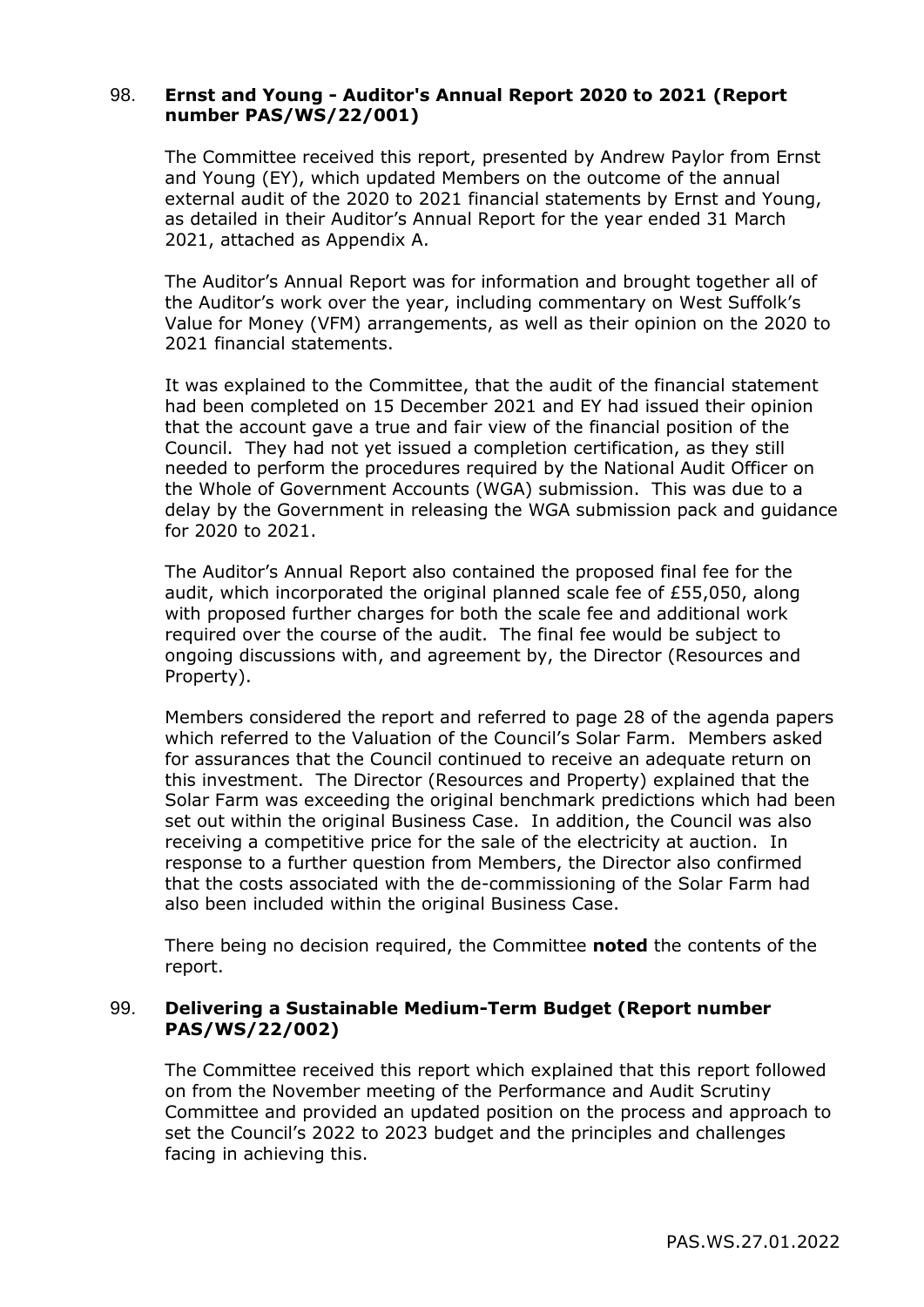This report provided a further update on assumptions and anticipated savings and initiatives proposed or delivered to-date, to be able to deliver a sustainable and balanced budget for 2022 to 2023. This would not only deliver services, but also the strategic vision and priorities of the Council, whilst meeting future challenges. This robust approach would enable the authority to invest in initiatives to meet the Council's goals around areas such as the environment and managing growth, whilst helping increase the health and economic wellbeing of its communities.

The report set out the scale of the financial challenge for the Council for 2022 to 2023 and in the medium-term and the plans to address those financial challenges in enabling the Council to meet its statutory responsibility to set a balanced budget for the forthcoming year. The report and its proposals would feed into the main budget setting report due to be considered at Council on 22 February 2022.

The report included proposals and key budget assumptions, which were set out in Section 2 of the report. In addition to reviewing the income assumptions, there had also been a review of the fees and charges pricing used in the budget and medium term. The fees and charges that were changing and met the requirements for reporting, were detailed in Appendix A of the report.

The net impact of the key assumption changes were set out in Table 1 of the report. The changes gave rise to a balanced position for 2022 to 2023. There was a £1.16 million budget gap for 2023 to 2024, a £1.71 million budget gap for 2024 to 2025 and a £2.98 million budget gap for 2025 to 2026 (which were cumulative budget gaps).

A draft West Suffolk 10 Year Capital Programme was attached at Appendix B to the report. This programme took into consideration the previously agreed capital strategic projects, such as the Innovation Units, Barley Homes and Western Way Development, alongside the operational requirements and improvements/initiatives linked to service delivery such as our operational vehicle replacements and asset management requirements.

The Performance and Audit Scrutiny Committee considered the report and the key budget assumptions in detail and asked questions to which responses were provided. In particular, the Committee discussed the:

- Proposed changes in Fees and Charges for 2022 to 2023, particularly in relation to the replacement costs of wheeled bins and also in relation to the activities and facilities in West Suffolk's parks and open spaces.
- Financial risk mitigation to the Council, associated with the investment for the Western Way Development.
- Operation of Barley Homes as a commercial entity and the provisional dividend.

The Committee did not raise any issues to be brought to the attention of Cabinet.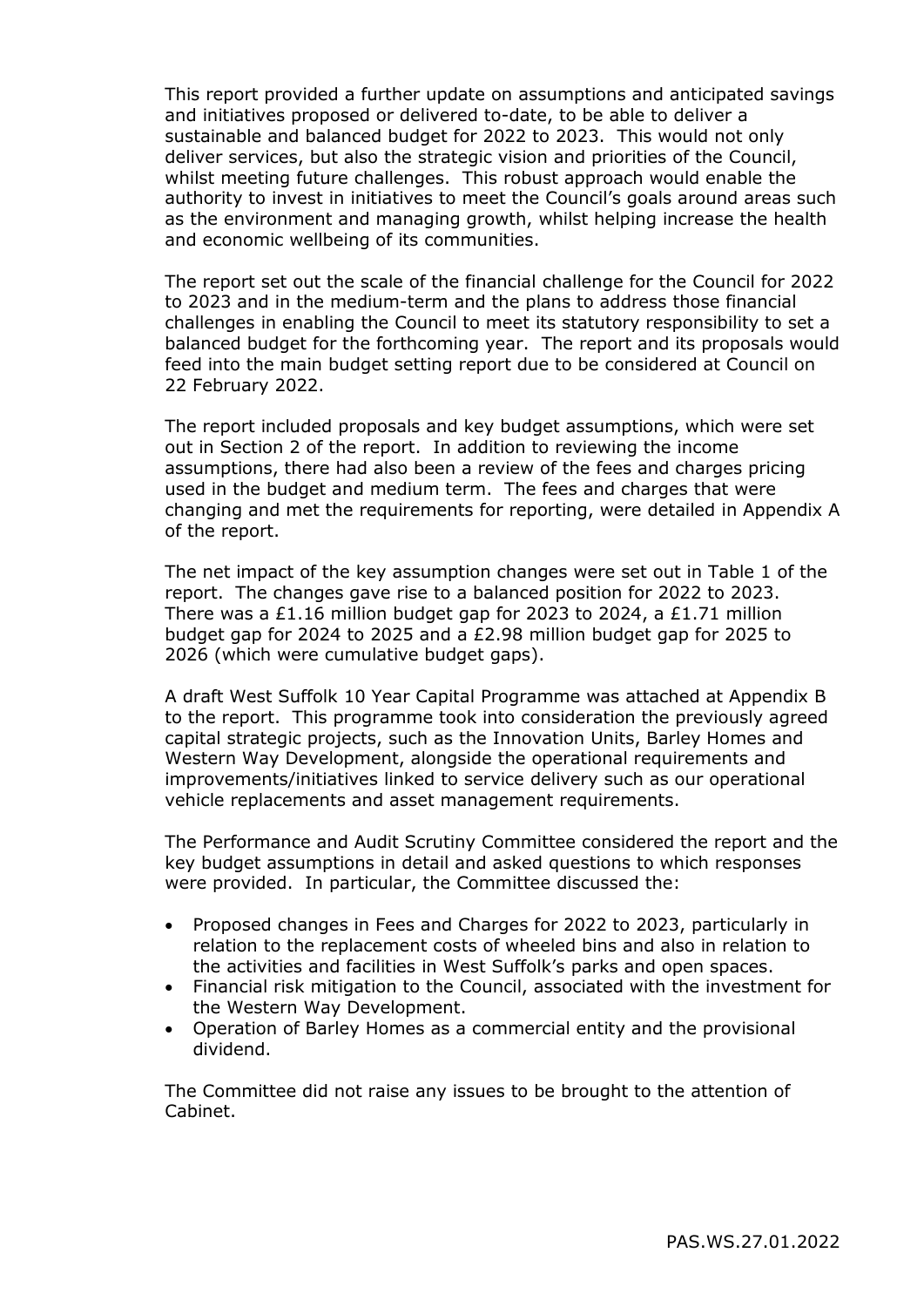Councillor Phil Wittam then moved the recommendation, this was duly seconded by Councillor Robert Nobbs, and with the vote being unanimous, it was:

### **Recommended:**

### **That the Cabinet be recommended to include the proposals, as detailed in Section 2 and Table 1 at paragraph 3.4 of Report number PAS/WS/22/002, in the 2022 to 2023 budget.**

(Councillor Peter Thompson joined the meeting at 5.30pm, during the discussion and prior to the voting on this item)

### 100. **Treasury Management Report (December 2021) (Report number FRS/WS/22/001)**

The Committee received this report which set out the Treasury Management Report as of 31 December 2021. The report was part of the Council's management and governance arrangements for Treasury Management activities under the CIPFA Code of Practice on Treasury Management. It provided a comprehensive assessment of activities from 1 April to 31 December 2021.

It was reported that the Council held investments of £76,500,000 as at 31 December 2021. Interest achieved in the first nine months of the financial year, amounted to £53,087 against a budget for the period of £33,750.

The report also included a summary of the borrowing activity during the period; borrowing strategy and sources of borrowing; borrowing and capital costs – affordability; borrowing and income – proportionality; borrowing and asset yields; Prudential Code, Treasure Management Code and Minimum Revenue Provision (MRP) consultation and market information.

The Financial Resilience Sub-Committee scrutinised the report on 17 January 2022 and asked questions to which responses were provided. In particular, detailed discussions were held on the recent £10 million loan secured by the Council in December 2021; what happened to any interest payable "underspend"; sort clarification on the meaning of the "certainty rate" and whether the Council regularly reviewed looking at paying off the long standing £4 million loan.

The Performance and Audit Scrutiny Committee considered the report and asked questions to which responses were provided. In particular, discussion were held on borrowing activity, asset yields and held investments. The proposed Government changes to capital finance regulations were also discussed, in respect of Minimum Revenue Provision (MRP), which was due to take effect from the 2023 to 2024 financial year. The Director (Resources and Property) further explained that these proposed changes were currently out to consultation and the closing date for responses was 8 February 2022, to which the Council would be submitting a response. Further detail around these potential changes would also be provided to Members as part of the forthcoming finance briefings.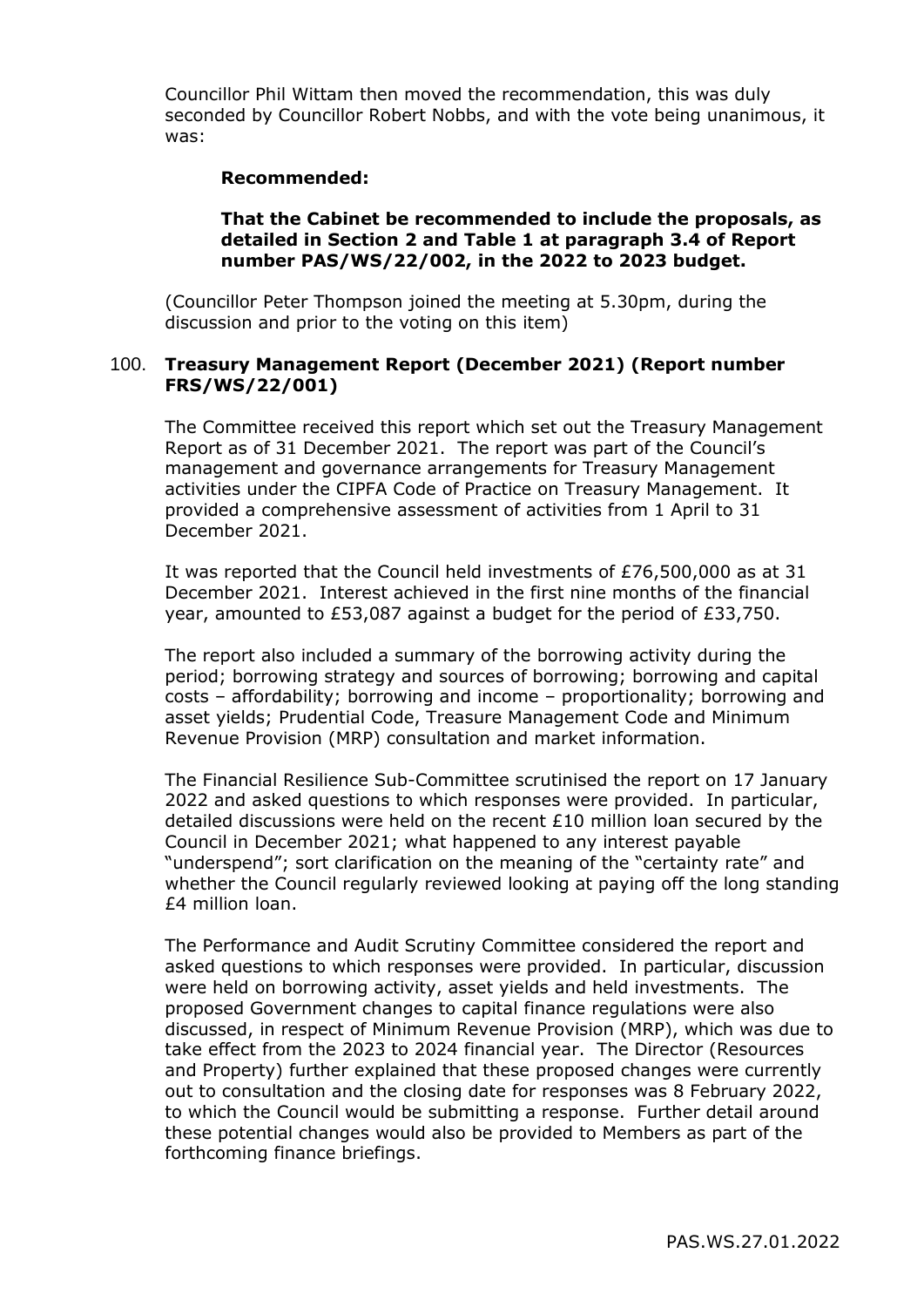At the conclusion of the discussions, the Committee **noted** the contents of the Treasury Management Report for December 2021.

(Councillor Andy Neal left the meeting at 6.15pm, during the discussion on this item)

## 101. **Financial Resilience - Strategy Statement 2022 to 2023 and Treasury Management Code of Practice (Report number FRS/WS/22/002)**

The Committee received this report which sought approval of the Financial Resilience Strategy Statement 2022 to 2023 (Appendix 1) and the Treasury Management Code of Practice (Appendix 2).

The Chartered Institute of Public Finance and Accountancy's (CIPFA) Treasury Management Code of Practice required that, prior to the start of each financial year, the Council formally approved a Treasury Management Policy Statement and Investment Strategy setting out its Treasury Management Policy and Strategy for the forthcoming year.

The report also included additional supporting information on treasury advisors; borrowing strategy; investment strategy counterparty ratings and interest rate projections.

The Financial Resilience Sub-Committee had scrutinised the report on 17 January 2022 and asked questions to which responses were provided. In particular, discussions had been held on the borrowing strategy and authorised limits and the value of the Mildenhall Hub.

The Performance and Audit Scrutiny Committee considered the report and asked various questions relating to the setting of net costs, capital and revenue limits and the borrowing strategy, to which responses were provided. In particular, the Committee discussed the Treasury Management Code of Practice (Appendix 2) and referred to page 24 of the Code and the section which related to **'Use of External Brokers/Advisors/Fund Managers'**. The Committee expressed some reservations around the wording used within that section, in that the Council *'will'* employ the services of other organisations to assist it in the field of treasury management. The Committee recommended that this word be replaced with *'may',* so that the Council had the flexibility around the use of services of other organisations.

Councillor Phil Wittam then moved the recommendations (as amended), these were duly seconded by Councillor James Lay and with the vote being unanimous, it was

### **Recommended: That**

- **1. The Treasury Management Strategy Statement 2022 to 2023 as set out in Appendix 1 to Report number: FRS/WS/22/002, be approved; and**
- **2. The Treasury Management Code of Practice, as set out in Appendix 2 to Report number: FRS/WS/22/002, be approved, subject to an amendment within the section of**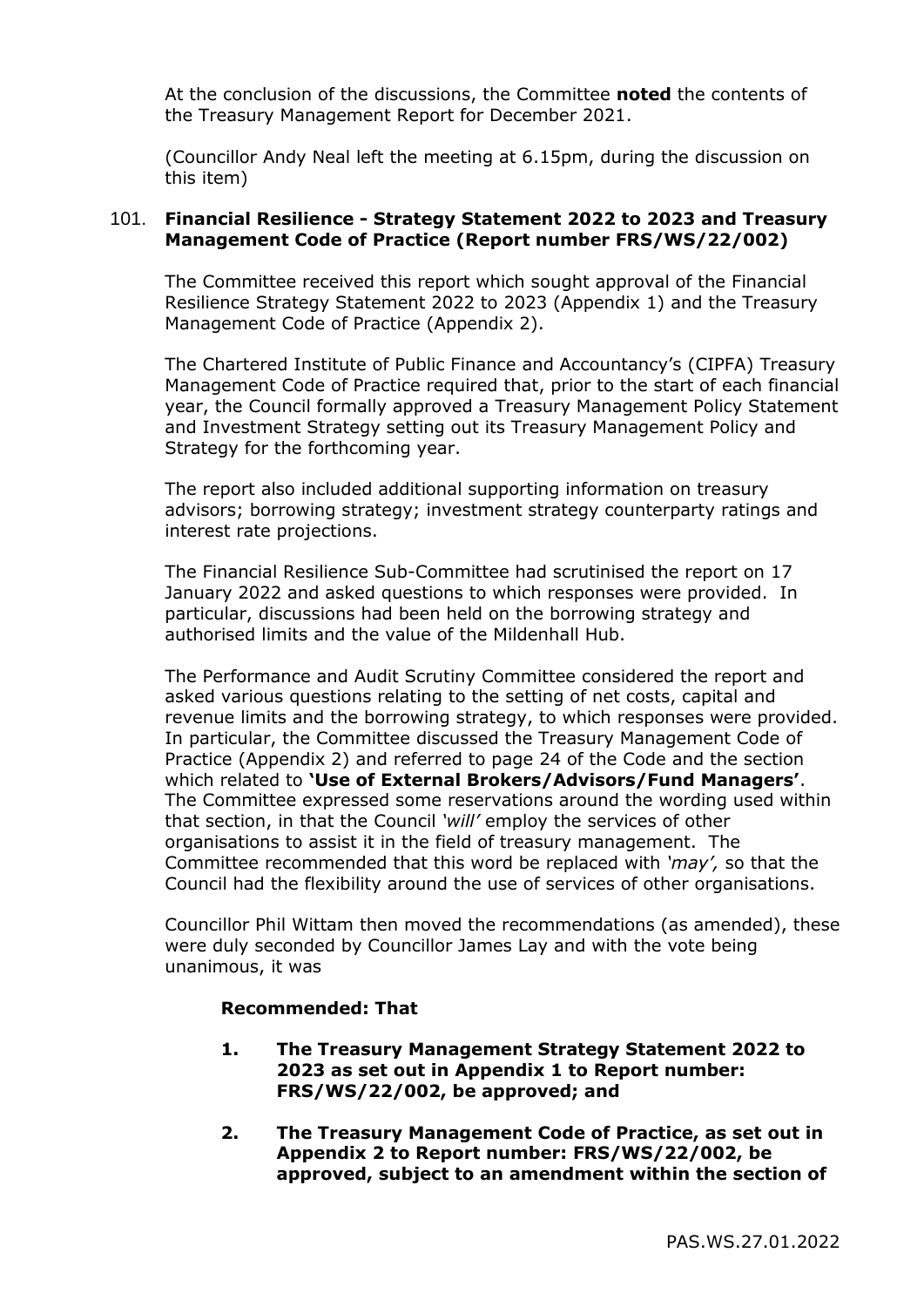**the Code of Practice entitled** *'Use of External Brokers / Advisors / Fund Managers',* **with the removal of the word**  *'will'***, to be replaced with the word** *'may'***, to ensure that the Council has the flexibility on the use of services of other organisations.** 

#### 102. **Work programme update (Report number PAS/WS/22/003)**

The Committee received this report which updated members on the current status of its rolling work programme of items for scrutiny during 2022-2023 (Appendix 1).

The Committee considered its rolling work programme and there being no decision required, the Committee **noted** the update.

## 103. **2021-2022 Performance Report (Quarter 3) (Report number PAS/WS/22/004)**

The Committee received this report which set out the Quarter 3 performance and financial outturn position for 2021 to 2022 up to 31 December 2021, along with the impact of COVID-19, next steps and principles for future financial planning.

Since the outbreak of COVID-19 in the UK, a number of events had occurred which had had a significant impact on the Council's financial position. Some of these had been restrictions imposed by Government that had affected the Council's investments and services and others had been announcements of Government financial support.

On 21 December 2021, central Government had announced a new set of funding for business grants to the hospitality and leisure sector. This funding was split between a national scheme (up to £6,000 per business) and a new amount of Additional Restrictions Grant funding where criteria was set at the district level. The amount of funding and definition of the national scheme had yet to be clarified.

The Council had played its part in responding to COVID-19 in supporting businesses and the most vulnerable as well as running essential services. The monthly returns, now bi-monthly returns to the Department for Levelling Up, Housing, Communities had detailed the financial impacts of COVID-19, and generally the forecast impacts have remained consistent on a month-bymonth basis. The latest submission showed a total impact of £4.3 million (costs of £1.8 million and lost income of £2.5 million). However, it should be noted that these were required to be gross figures and, therefore, an element of the additional costs such as internal staff redeployment, grant funded costs and costs savings have also been factored into the figures.

COVID-19 and the Council's response to it had consequently impacted on a number of our local performance indicators, most noticeably around housing and homelessness, income indicators and the aged debt amount. Within these figures, the income generated by the Council in the current financial year through sales, fees and charges had reduced by £2.5 million, mitigated to a certain extent by the sales, fees and charges compensation from central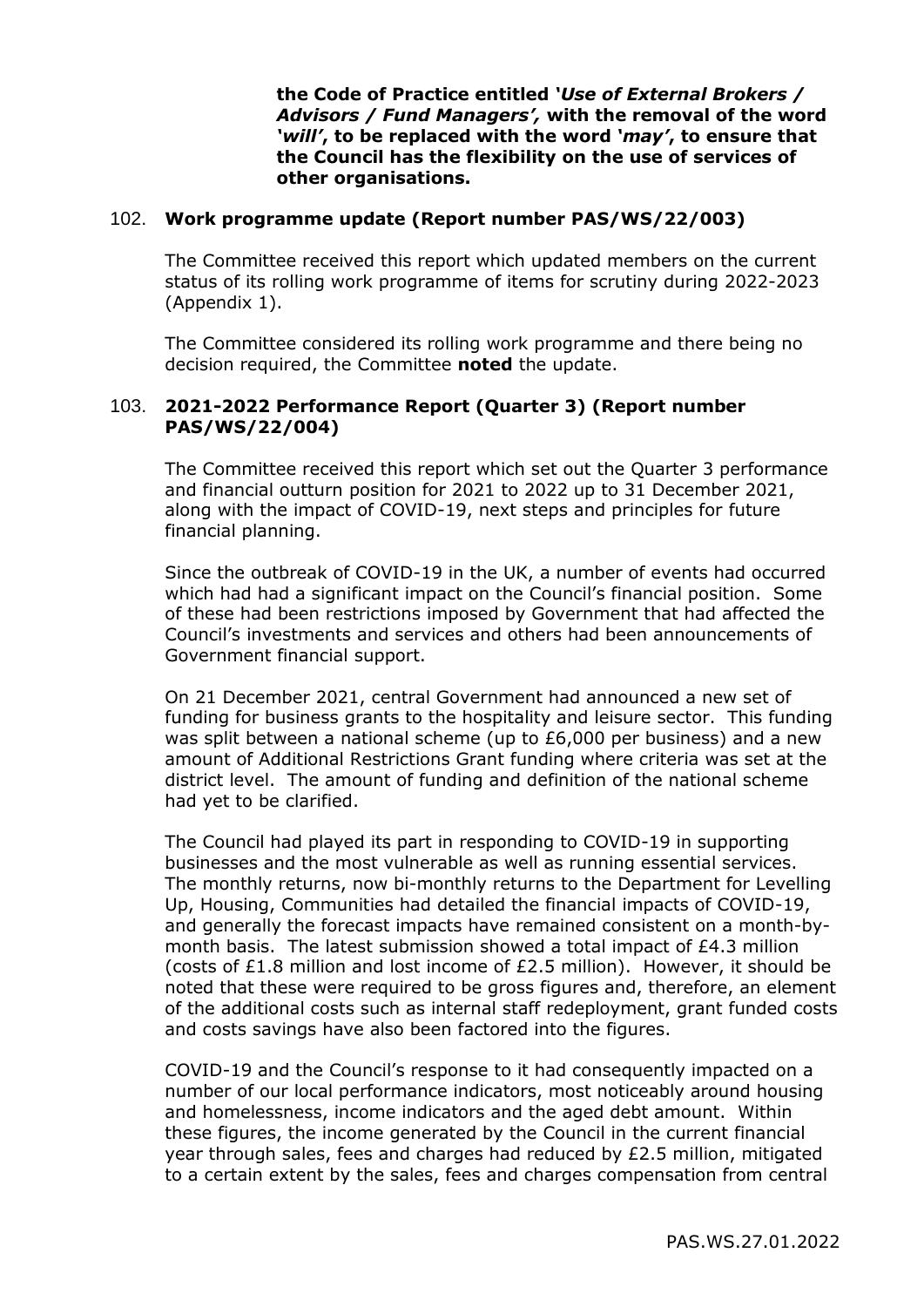government. (Further details of the financial impacts of COVID-19 can be found in Appendix F).

The level of debt over 90 days had been a focus for management during the year. Quarter 3 data showed that this now stood at a total of £978,244. This was an improvement of £68,173 on the Quarter 2 figures. Commercial Property debt made up £670,678 (68 percent) of this position and £477,139 of this debt relates to just three tenants. The Council was continuing to work very closely with all of its tenants to clear outstanding rent arrears. Exempt Appendix J showed the split of the Aged Debt by service area and a split of the commercial property debt.

The impact of COVID-19 was likely to be felt for years to come as the Council would need to make provision in its medium-term budget plans for the impact on the collection fund deficits, recovery to pre-covid income and expenditure levels and the replenishment of its earmarked reserves and general fund balances.

Attached to the Quarter 3 performance report were a number of appendices which set out the performance and financial outturn position for 2021 to 2022 up to 31 December 2021 as follows:

- Appendix A: Performance Indicators Commentary
- Appendix B: Performance Indicators Inclusive Growth
- Appendix C: Performance Indicators Families and Communities
- Appendix D: Performance Indicators Housing
- Appendix E: Performance Indicators Day to Day
- Appendix F: Income and Expenditure Report
- Appendix G: Capital Programme
- Appendix H: Earmarked Reserves
- Appendix I: Strategic Risk Register
- Exempt Appendix J Aged debt over 90 days

Members considered the report in detail and asked questions of the Directors present, to which responses were provided, particularly in relation to small businesses, housing/homelessness, flytipping and Customer Services contacts. The Committee also discussed the total amount of aged debt over 90 days (as set out in Exempt Appendix J) and went into 'private' session to discuss this in more detail (see Minute Number 105 below).

At the conclusion of the discussions, the Committee **noted** the:

- Impact of COVID 19 on the Council's current financial year 2021 to 2022.
- Forecast 2021 to 2022 Revenue and Capital positions, as detailed in the report and appendices.

#### 104. **Exclusion of press and public**

With the vote being unanimous, it was